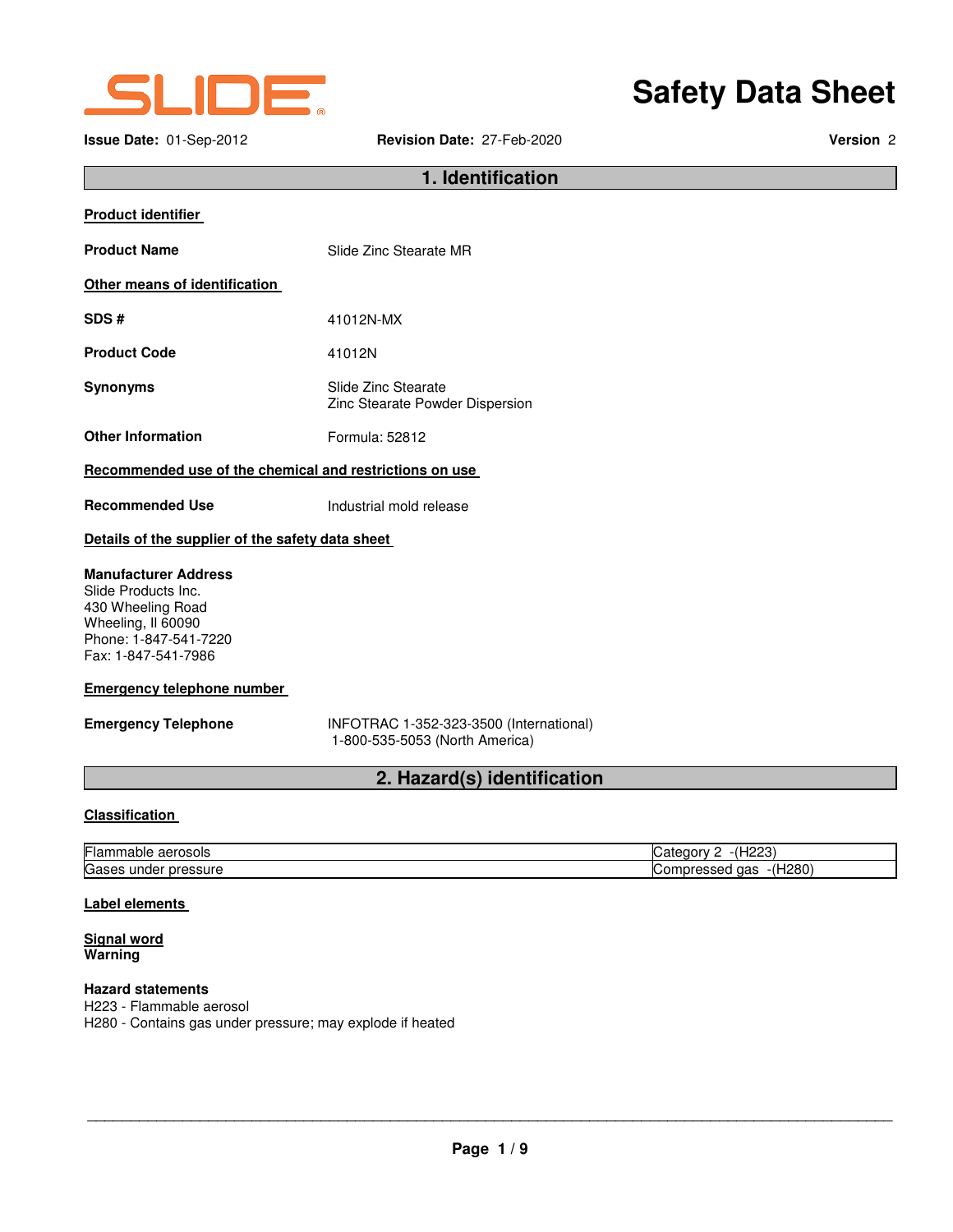

Gas cylinder

### **Precautionary Statements - Prevention**

P210 - Keep away from heat, hot surfaces, sparks, open flames and other ignition sources. No smoking

P211 - Do not spray on an open flame or other ignition source

P251 - Pressurized container: Do not pierce or burn, even after use

### **Precautionary Statements - Storage**

P410 + P412 - Protect from sunlight. Do not expose to temperatures exceeding 50 °C/122 °F

### **3. Composition/information on ingredients**

\_\_\_\_\_\_\_\_\_\_\_\_\_\_\_\_\_\_\_\_\_\_\_\_\_\_\_\_\_\_\_\_\_\_\_\_\_\_\_\_\_\_\_\_\_\_\_\_\_\_\_\_\_\_\_\_\_\_\_\_\_\_\_\_\_\_\_\_\_\_\_\_\_\_\_\_\_\_\_\_\_\_\_\_\_\_\_\_\_\_\_\_\_

### **Substance**

Not applicable.

### **Mixture**

**Synonyms** Slide Zinc Stearate Zinc Stearate Powder Dispersion.

| Chemical name                   | CAS No     | Weight-% |
|---------------------------------|------------|----------|
| Dimethyl ether                  | $115-10-6$ | 55-65    |
| 1.1 difluoroethane              | 75-37-6    | $30-40$  |
| Isopropyl alcohol               | 67-63-0    | $6 - 12$ |
| Zinc stearate/ zinc distearate  | 91051-01-3 | 1-6      |
| Fatty acids, C16-18, zinc salts |            |          |

### **4. First-aid measures**

### **Description of first aid measures**

| <b>Inhalation</b>                                                          | Remove to fresh air.                                                                                                                                                        |  |
|----------------------------------------------------------------------------|-----------------------------------------------------------------------------------------------------------------------------------------------------------------------------|--|
| Eye contact                                                                | Rinse thoroughly with plenty of water for at least 15 minutes, lifting lower and upper eyelids.<br>Consult a physician.                                                     |  |
| <b>Skin contact</b>                                                        | Wash skin with soap and water.                                                                                                                                              |  |
| <b>Ingestion</b>                                                           | Clean mouth with water and drink afterwards plenty of water.                                                                                                                |  |
| Most important symptoms and effects, both acute and delayed                |                                                                                                                                                                             |  |
| Symptoms.                                                                  | Inhalation symptoms can include dizziness and headache Nausea Concentrated spray can<br>cause freezing of skin area Direct contact with eyes can cause temporary irritation |  |
| Indication of any immediate medical attention and special treatment needed |                                                                                                                                                                             |  |
| Note to physicians                                                         | Treat symptomatically.                                                                                                                                                      |  |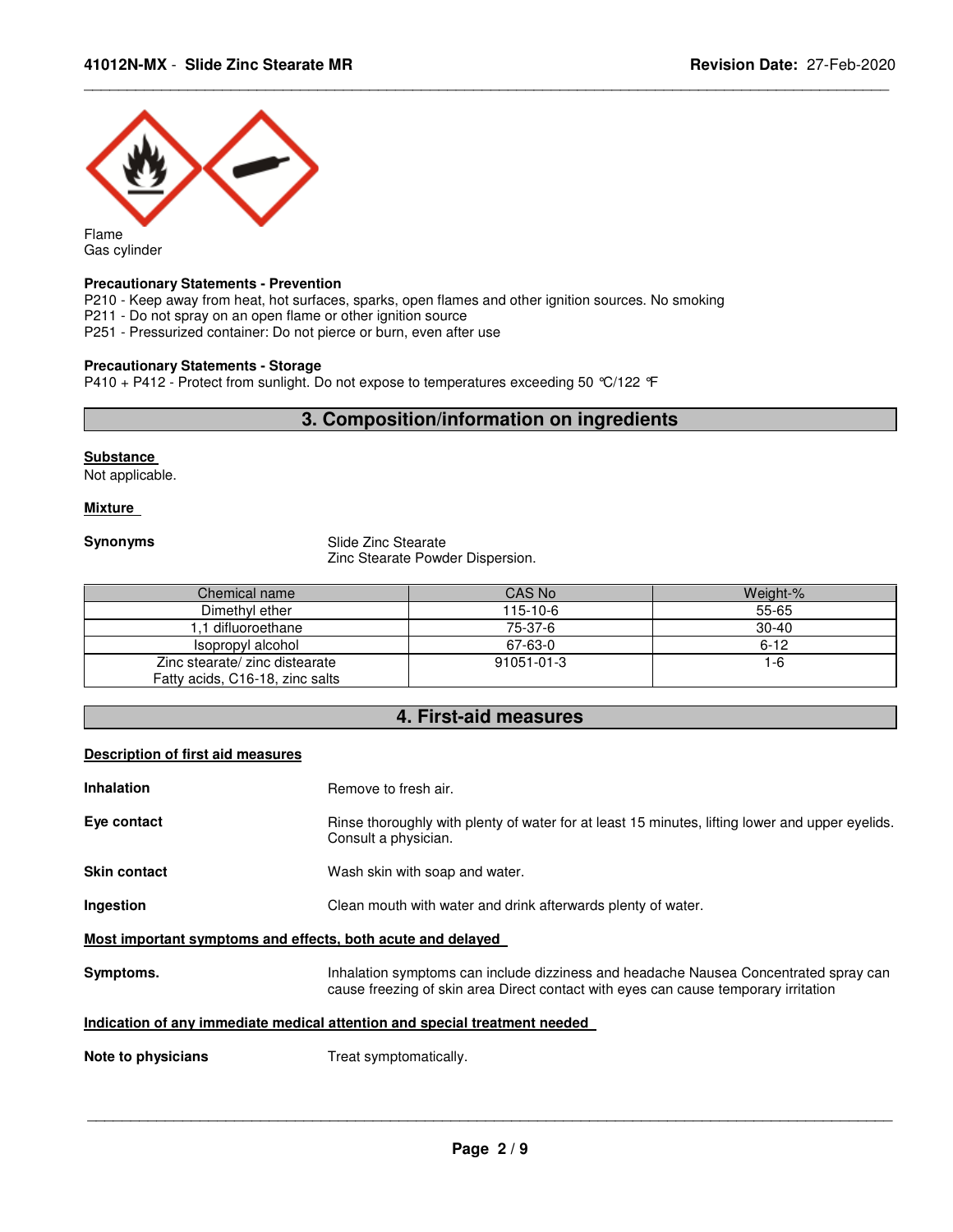| 5. Fire-fighting measures                                                                          |                                                                                                                                                                                                                                                    |  |  |
|----------------------------------------------------------------------------------------------------|----------------------------------------------------------------------------------------------------------------------------------------------------------------------------------------------------------------------------------------------------|--|--|
| <b>Suitable Extinguishing Media</b>                                                                | Dry chemical. Carbon dioxide (CO2). Foam.                                                                                                                                                                                                          |  |  |
| Unsuitable extinguishing media                                                                     | Not determined.                                                                                                                                                                                                                                    |  |  |
| Specific hazards arising from the<br>chemical                                                      | Aerosols may rupture violently at temperatures above 120 F. Aerosol flame projection test<br>shows 10-12 inch extension (FHA).                                                                                                                     |  |  |
| <b>Hazardous combustion products</b>                                                               | Carbon oxides.                                                                                                                                                                                                                                     |  |  |
| <b>Explosion Data</b><br>Sensitivity to mechanical impact None.<br>Sensitivity to static discharge | None.                                                                                                                                                                                                                                              |  |  |
| Special protective actions for fire-<br>fighters                                                   | Firefighters should wear self-contained breathing apparatus and full firefighting turnout<br>gear. Use personal protection equipment.                                                                                                              |  |  |
|                                                                                                    | 6. Accidental release measures                                                                                                                                                                                                                     |  |  |
|                                                                                                    | Personal precautions, protective equipment and emergency procedures                                                                                                                                                                                |  |  |
| <b>Personal precautions</b>                                                                        | Use personal protective equipment as required.                                                                                                                                                                                                     |  |  |
| <b>Environmental precautions</b>                                                                   |                                                                                                                                                                                                                                                    |  |  |
| <b>Environmental precautions</b>                                                                   | See Section 12 for additional Ecological Information.                                                                                                                                                                                              |  |  |
| Methods and material for containment and cleaning up                                               |                                                                                                                                                                                                                                                    |  |  |
| <b>Methods for containment</b>                                                                     | Remove leaking container to outside disposal site. Remove all sources of ignition.                                                                                                                                                                 |  |  |
| Methods for cleaning up                                                                            | Keep in suitable, closed containers for disposal.                                                                                                                                                                                                  |  |  |
| Prevention of secondary hazards                                                                    | Clean contaminated objects and areas thoroughly observing environmental regulations.                                                                                                                                                               |  |  |
|                                                                                                    | 7. Handling and storage                                                                                                                                                                                                                            |  |  |
| <b>Precautions for safe handling</b>                                                               |                                                                                                                                                                                                                                                    |  |  |
| Advice on safe handling                                                                            | Keep away from heat, hot surfaces, sparks, open flames and other ignition sources. No<br>smoking. Do not spray on an open flame or other ignition source. Pressurized container: Do<br>not pierce or burn, even after use. Do not spray on floors. |  |  |
| Conditions for safe storage, including any incompatibilities                                       |                                                                                                                                                                                                                                                    |  |  |
| <b>Storage Conditions</b>                                                                          | Keep containers tightly closed in a dry, cool and well-ventilated place. Do not expose to<br>temperatures exceeding 50 °C/122 °F. Protect from sunlight.                                                                                           |  |  |

\_\_\_\_\_\_\_\_\_\_\_\_\_\_\_\_\_\_\_\_\_\_\_\_\_\_\_\_\_\_\_\_\_\_\_\_\_\_\_\_\_\_\_\_\_\_\_\_\_\_\_\_\_\_\_\_\_\_\_\_\_\_\_\_\_\_\_\_\_\_\_\_\_\_\_\_\_\_\_\_\_\_\_\_\_\_\_\_\_\_\_\_\_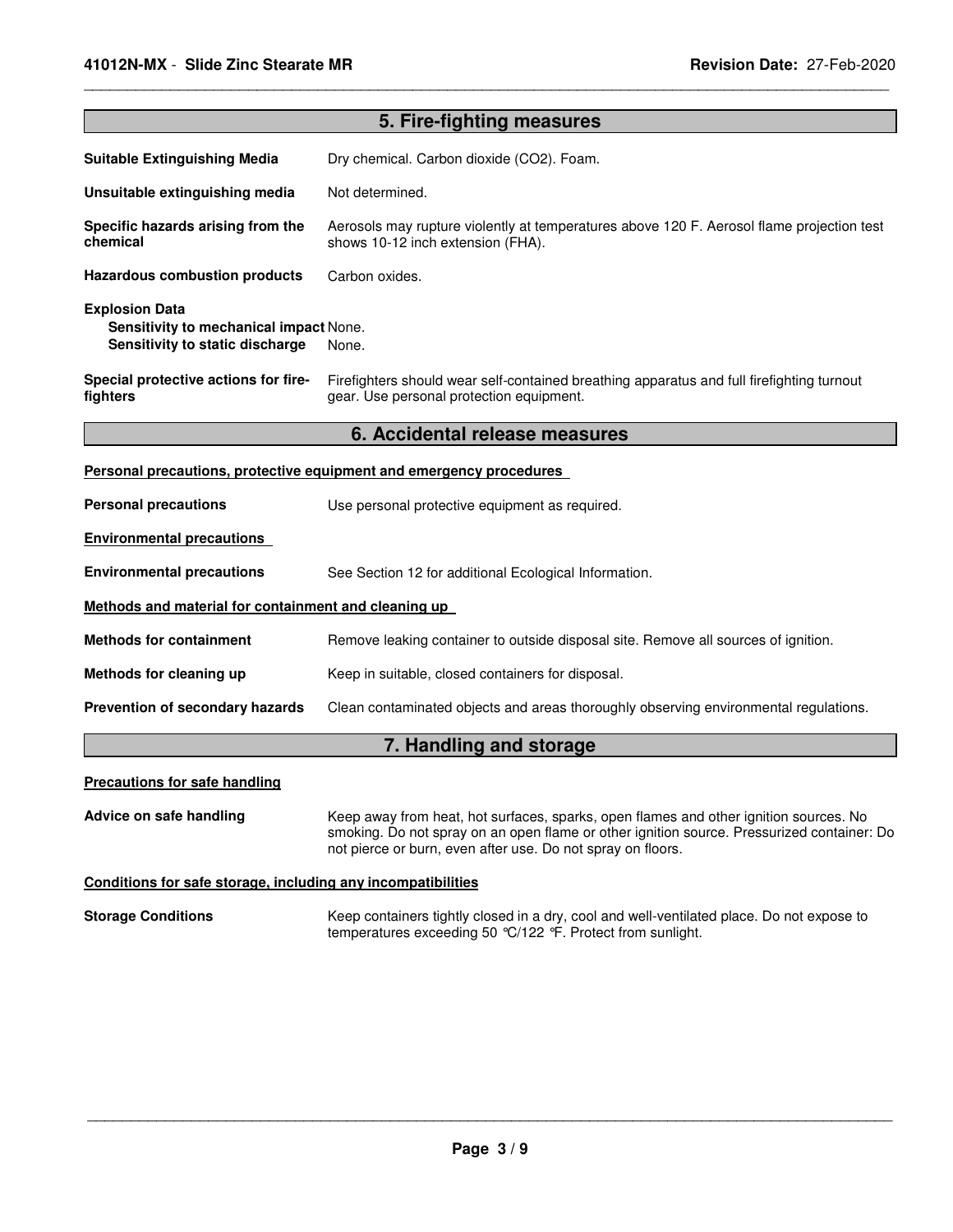### **8. Exposure controls/personal protection**

\_\_\_\_\_\_\_\_\_\_\_\_\_\_\_\_\_\_\_\_\_\_\_\_\_\_\_\_\_\_\_\_\_\_\_\_\_\_\_\_\_\_\_\_\_\_\_\_\_\_\_\_\_\_\_\_\_\_\_\_\_\_\_\_\_\_\_\_\_\_\_\_\_\_\_\_\_\_\_\_\_\_\_\_\_\_\_\_\_\_\_\_\_

### **Control parameters**

### **Exposure Limits** NOM-010-STPS-2014.

| Chemical name     | <b>TWA</b>   | $\sim$ $\sim$ $\sim$<br>--- | Ceilina<br>Limit Value |
|-------------------|--------------|-----------------------------|------------------------|
| Isopropyl alcohol | $400$ ppm    | 500 ppm                     |                        |
| 67-63-0           | 980 mg/m $3$ | 225<br>ma/m <sup>3</sup>    |                        |

### **Appropriate engineering controls**

| <b>Engineering controls</b>                                           | Apply technical measures to comply with the occupational exposure limits.                             |
|-----------------------------------------------------------------------|-------------------------------------------------------------------------------------------------------|
| Individual protection measures, such as personal protective equipment |                                                                                                       |
| <b>Eye/face protection</b>                                            | Proper eye care is needed in all industrial operations.                                               |
| Skin and body protection                                              | Protective gloves are not required, but recommended.                                                  |
| <b>Respiratory protection</b>                                         | No protection is ordinarily required under normal conditions of use and with adequate<br>ventilation. |
| General hygiene considerations                                        | Handle in accordance with good industrial hygiene and safety practice.                                |

## **9. Physical and chemical properties**

## **Information on basic physical and chemical properties**

| <b>Physical state</b><br>Appearance<br>Color<br>Odor<br><b>Odor Threshold</b> | Aerosol<br>Water-white mobile liquid<br>Water white<br>Slight ether<br>Not determined |     |
|-------------------------------------------------------------------------------|---------------------------------------------------------------------------------------|-----|
|                                                                               |                                                                                       |     |
| <b>Property</b>                                                               | Values                                                                                | Rer |
| рH                                                                            | No data available                                                                     |     |
| Melting point / freezing point                                                | < -17.5 ℃ / 0.5 ℉                                                                     |     |
| Boiling point / boiling range                                                 | Not available                                                                         |     |
| <b>Flash point</b>                                                            | Not applicable                                                                        |     |
| <b>Evaporation Rate</b>                                                       | 2.3 minutes                                                                           |     |
| <b>Flammability (Solid, Gas)</b>                                              | Flammable aerosol                                                                     |     |
| <b>Flammability Limit in Air</b>                                              |                                                                                       |     |
| Upper flammability or explosive                                               | 25.0%                                                                                 |     |
| limits                                                                        |                                                                                       |     |
| Lower flammability or explosive                                               | 2.0%                                                                                  |     |
| limits                                                                        |                                                                                       |     |
| <b>Vapor Pressure</b>                                                         | 36 mm Hg                                                                              |     |
| <b>Vapor Density</b>                                                          | Not available<br>0.81                                                                 |     |
| <b>Relative Density</b>                                                       | No data available                                                                     |     |
| <b>Water Solubility</b>                                                       |                                                                                       |     |
| Solubility in other solvents<br><b>Partition Coefficient</b>                  | No data available                                                                     |     |
|                                                                               | No data available                                                                     |     |
| <b>Autoignition temperature</b>                                               | No data available<br>No data available                                                |     |
| <b>Decomposition temperature</b><br><b>Kinematic viscosity</b>                | No data available                                                                     |     |
| <b>Dynamic Viscosity</b>                                                      | No data available                                                                     |     |
|                                                                               |                                                                                       |     |

**Property · Method**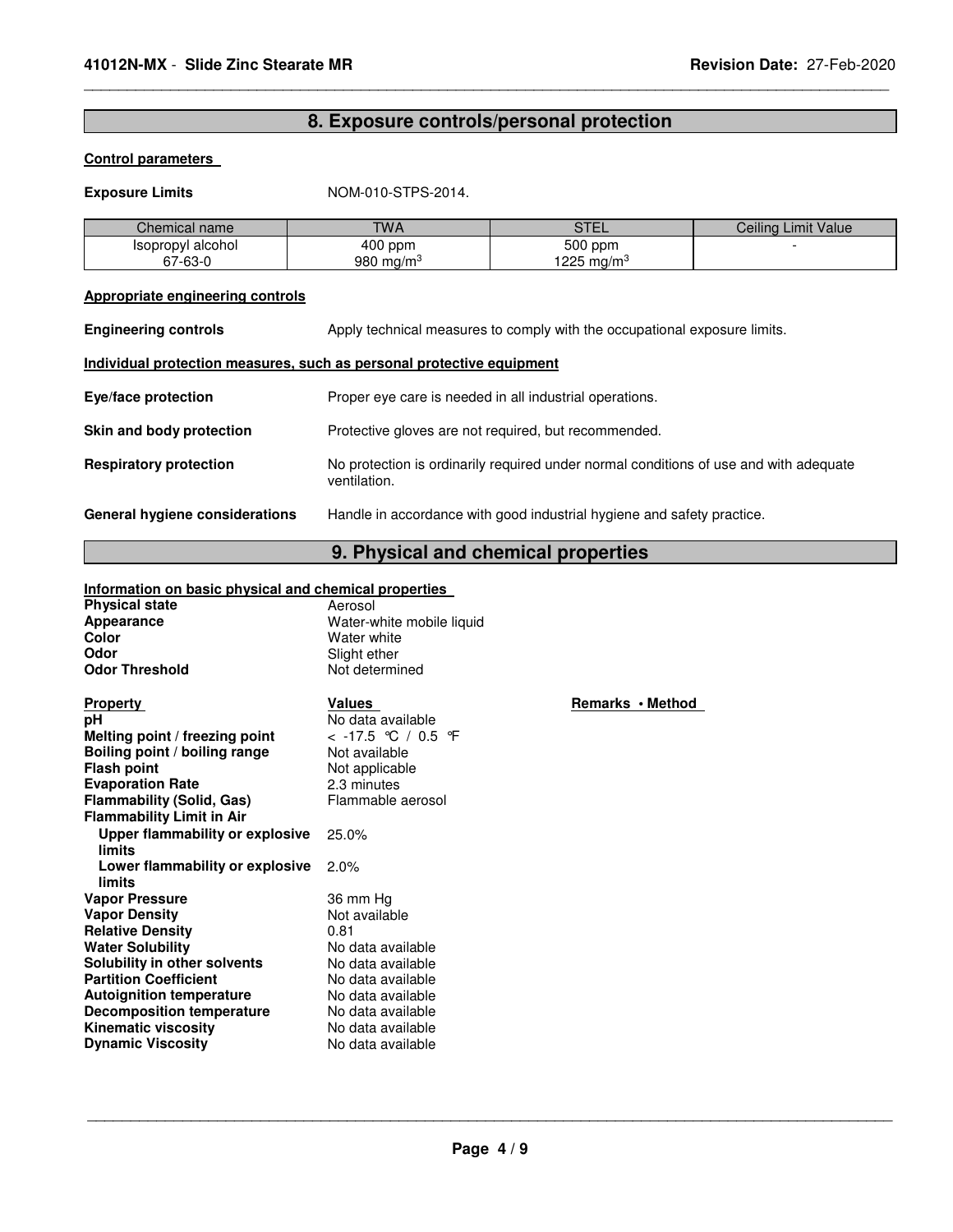## **Other information Oxidizing properties No data available Explosive properties** No data available **Molecular weight<br>Liquid Density**

**Liquid Density Constructs Weight per gallon: 6.79**<br> **Bulk density No data available Bulk density** No data available

## **10. Stability and reactivity**

\_\_\_\_\_\_\_\_\_\_\_\_\_\_\_\_\_\_\_\_\_\_\_\_\_\_\_\_\_\_\_\_\_\_\_\_\_\_\_\_\_\_\_\_\_\_\_\_\_\_\_\_\_\_\_\_\_\_\_\_\_\_\_\_\_\_\_\_\_\_\_\_\_\_\_\_\_\_\_\_\_\_\_\_\_\_\_\_\_\_\_\_\_

| <b>Reactivity</b>                  | Not reactive under normal conditions.    |
|------------------------------------|------------------------------------------|
| <b>Chemical stability</b>          | Stable under normal conditions.          |
| Possibility of hazardous reactions | None under normal processing.            |
| <b>Hazardous Polymerization</b>    | Hazardous polymerization does not occur. |
| <b>Conditions to Avoid</b>         | High heat or open flames.                |
| Incompatible materials             | Powdered or alkaline earth metals.       |

**Hazardous decomposition products** Carbon oxides.

### **11. Toxicological information**

### **Information on likely routes of exposure**

| <b>Product Information</b>                                                                                                                                                                                                                                                                                                                                                                                                                                                                                                                              |                                                                                                                    |  |
|---------------------------------------------------------------------------------------------------------------------------------------------------------------------------------------------------------------------------------------------------------------------------------------------------------------------------------------------------------------------------------------------------------------------------------------------------------------------------------------------------------------------------------------------------------|--------------------------------------------------------------------------------------------------------------------|--|
| <b>Inhalation</b>                                                                                                                                                                                                                                                                                                                                                                                                                                                                                                                                       | Do not inhale.                                                                                                     |  |
| Eye contact                                                                                                                                                                                                                                                                                                                                                                                                                                                                                                                                             | Avoid contact with eyes.                                                                                           |  |
| <b>Skin contact</b>                                                                                                                                                                                                                                                                                                                                                                                                                                                                                                                                     | Avoid contact with skin.                                                                                           |  |
| Ingestion                                                                                                                                                                                                                                                                                                                                                                                                                                                                                                                                               | Do not ingest.                                                                                                     |  |
|                                                                                                                                                                                                                                                                                                                                                                                                                                                                                                                                                         | Symptoms related to the physical, chemical and toxicological characteristics                                       |  |
| Symptoms                                                                                                                                                                                                                                                                                                                                                                                                                                                                                                                                                | Please see section 4 of this SDS for symptoms.                                                                     |  |
| <b>Acute toxicity</b>                                                                                                                                                                                                                                                                                                                                                                                                                                                                                                                                   |                                                                                                                    |  |
| <b>Numerical measures of toxicity</b>                                                                                                                                                                                                                                                                                                                                                                                                                                                                                                                   |                                                                                                                    |  |
| Oral LD50<br>ATEmix (dermal)<br>ATEmix (inhalation-dust/mist) 733.30 mg/l                                                                                                                                                                                                                                                                                                                                                                                                                                                                               | The following values are calculated based on chapter 3.1 of the GHS document<br>25,360.70 mg/kg<br>36,716.60 mg/kg |  |
| <b>Unknown acute toxicity</b> 0 % of the mixture consists of ingredient(s) of unknown toxicity<br>0 % of the mixture consists of ingredient(s) of unknown acute oral toxicity<br>0 % of the mixture consists of ingredient(s) of unknown acute dermal toxicity<br>0 % of the mixture consists of ingredient(s) of unknown acute inhalation toxicity (gas)<br>0 % of the mixture consists of ingredient(s) of unknown acute inhalation toxicity (vapor)<br>0 % of the mixture consists of ingredient(s) of unknown acute inhalation toxicity (dust/mist) |                                                                                                                    |  |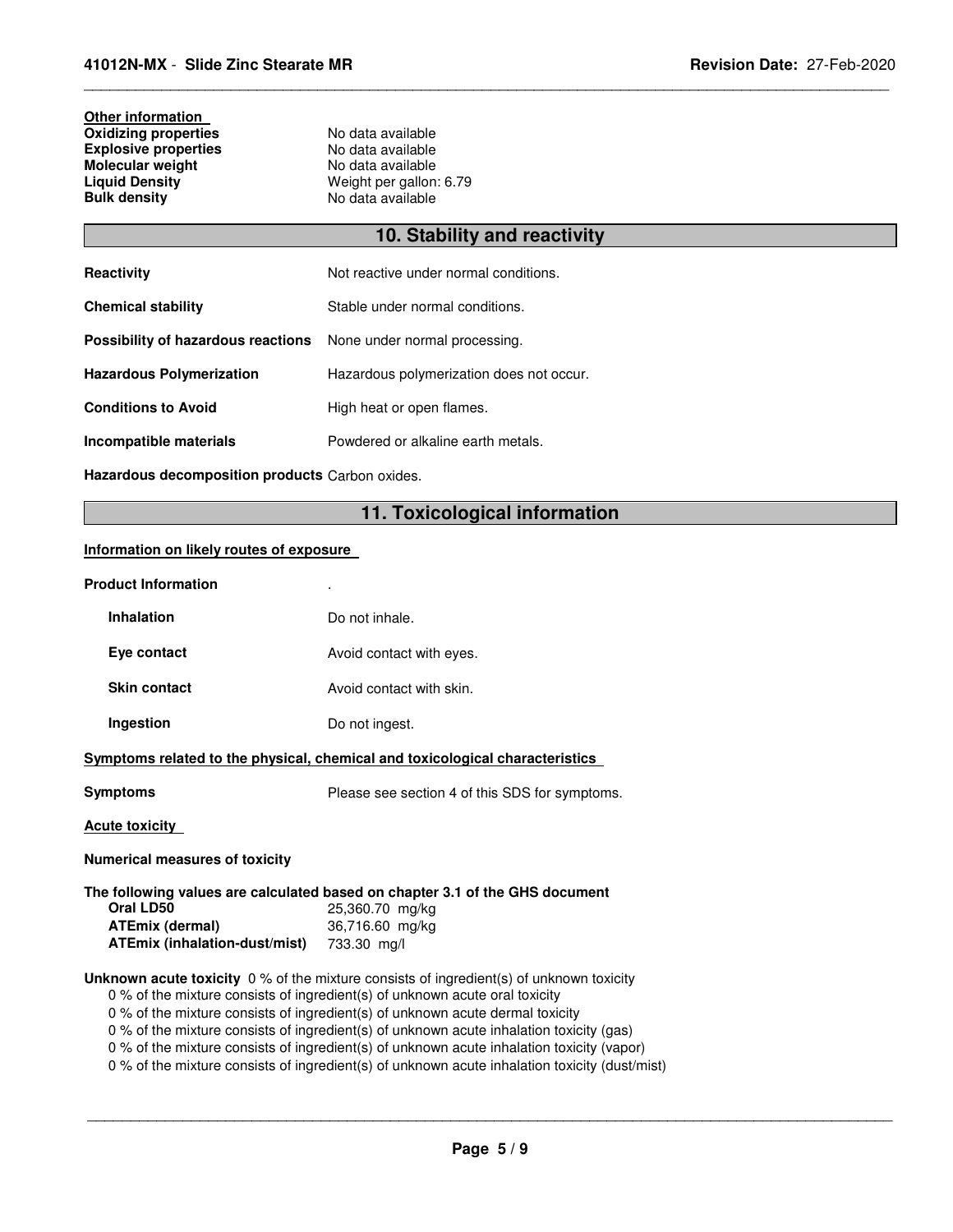### **Component Information**

| Chemical name                | Oral LD50 '           | Dermal LD50                  | Inhalation LC50                       |
|------------------------------|-----------------------|------------------------------|---------------------------------------|
| Dimethyl ether<br>115-10-6   |                       |                              | $= 164000$ ppm (Rat) 4 h              |
| Isopropyl alcohol<br>67-63-0 | (Rat)<br>= 1870 mg/kg | (Rabbit)<br>$= 4059$ mg/kg ( | $= 72600$ mg/m <sup>3</sup> (Rat) 4 h |

\_\_\_\_\_\_\_\_\_\_\_\_\_\_\_\_\_\_\_\_\_\_\_\_\_\_\_\_\_\_\_\_\_\_\_\_\_\_\_\_\_\_\_\_\_\_\_\_\_\_\_\_\_\_\_\_\_\_\_\_\_\_\_\_\_\_\_\_\_\_\_\_\_\_\_\_\_\_\_\_\_\_\_\_\_\_\_\_\_\_\_\_\_

#### **Delayed and immediate effects as well as chronic effects from short and long-term exposure**

| <b>Interactive effects</b>        | Not classified. |
|-----------------------------------|-----------------|
| <b>Skin corrosion/irritation</b>  | Not classified. |
| Serious eve damage/eve irritation | Not classified. |
| Respiratory or skin sensitization | Not classified. |
| Germ cell mutagenicity            | Not classified. |

**Carcinogenicity** Group 3 IARC components are "not classifiable as human carcinogens".

| Chemical name                                   | $\cap$<br>nuull | $\overline{A}$<br>IAI | <b>NTF</b> | <b>Mexico</b> |
|-------------------------------------------------|-----------------|-----------------------|------------|---------------|
| alcohol<br>Isopropyl<br>~-<br>$\sim$<br>ა∕-63-⊓ |                 | Group :<br>л.         |            |               |

### **Legend**

### **IARC (International Agency for Research on Cancer)**

Group 3 - Not Classifiable as to Carcinogenicity in Humans

| <b>Reproductive toxicity</b>    | Not classified. |
|---------------------------------|-----------------|
| <b>STOT - single exposure</b>   | Not classified. |
| <b>STOT - repeated exposure</b> | Not classified. |
| <b>Aspiration hazard</b>        | Not classified. |
| <b>Other information</b>        | Not classified. |

### **12. Ecological information**

**Ecotoxicity** The product is not classified as environmentally hazardous. However, this does not exclude the possibility that large or frequent spills can have a harmful or damaging effect on the environment.

| Chemical name     | Algae/aquatic plants  | Fish                                             | Toxicity to    | Crustacea           |
|-------------------|-----------------------|--------------------------------------------------|----------------|---------------------|
|                   |                       |                                                  | microorganisms |                     |
| Isopropyl alcohol | 1000: 96 h            | 9640: 96 h Pimephales                            |                | 13299: 48 h Daphnia |
| 67-63-0           | Desmodesmus           | promelas mg/L LC50                               |                | magna mg/L EC50     |
|                   |                       | subspicatus mg/L EC50   flow-through 1400000: 96 |                |                     |
|                   | 1000: 72 h            | h Lepomis macrochirus                            |                |                     |
|                   | Desmodesmus           | μg/L LC50 11130: 96 h                            |                |                     |
|                   | subspicatus mg/L EC50 | Pimephales promelas                              |                |                     |
|                   |                       | mg/L LC50 static                                 |                |                     |

### Persistence/Degradability No data available.

**Bioaccumulation** There is no data for this product.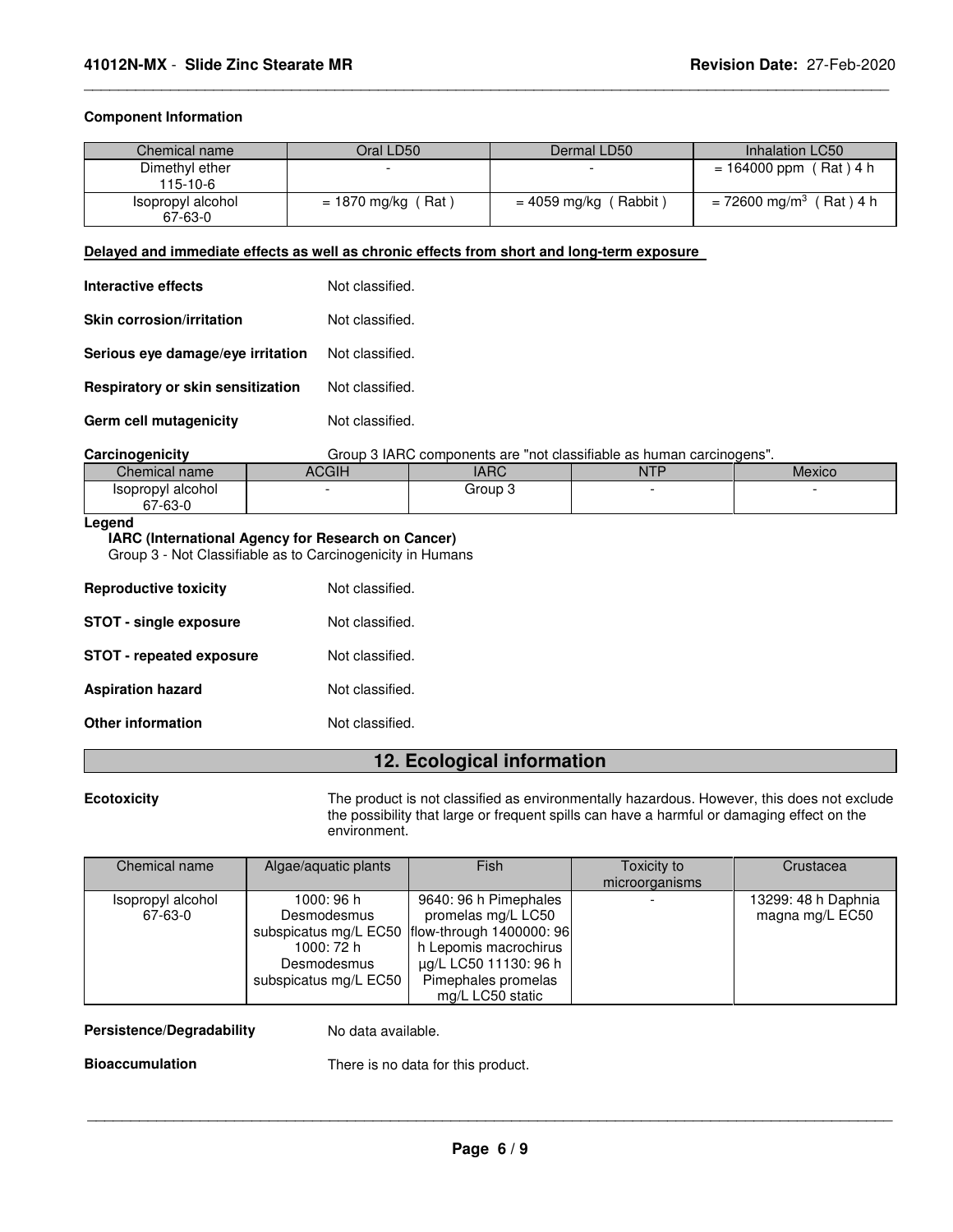### **Component Information**

| Chemical name                | Partition coefficient |
|------------------------------|-----------------------|
| Dimethyl ether<br>$115-10-6$ | $-0.18$               |
| Isopropyl alcohol<br>67-63-0 | 0.05                  |

\_\_\_\_\_\_\_\_\_\_\_\_\_\_\_\_\_\_\_\_\_\_\_\_\_\_\_\_\_\_\_\_\_\_\_\_\_\_\_\_\_\_\_\_\_\_\_\_\_\_\_\_\_\_\_\_\_\_\_\_\_\_\_\_\_\_\_\_\_\_\_\_\_\_\_\_\_\_\_\_\_\_\_\_\_\_\_\_\_\_\_\_\_

| <b>Other Adverse Effects</b> |  |
|------------------------------|--|
|                              |  |

**S** No data available.

### **13. Disposal considerations**

|                                        | 14. Transport information                                                                                          |
|----------------------------------------|--------------------------------------------------------------------------------------------------------------------|
| <b>Contaminated packaging</b>          | Do not reuse empty containers.                                                                                     |
| Waste from residues/unused<br>products | Dispose of waste in accordance with environmental legislation. Dispose of in accordance<br>with local regulations. |
| <b>Waste Treatment Methods</b>         |                                                                                                                    |

Please see current shipping paper for most up to date shipping information, including exemptions and special circumstances Based on package size, product may be eligible for limited quantity exception

| <b>MEX</b><br>UN/ID No<br><b>Proper Shipping Name</b><br><b>Hazard class</b>          | UN1950<br>Aerosols<br>21             |
|---------------------------------------------------------------------------------------|--------------------------------------|
| TDG<br>UN/ID No<br><b>Proper Shipping Name</b><br><b>Hazard class</b>                 | UN1950<br>Aerosols<br>2.1            |
| DOT<br>UN/ID No<br><b>Proper Shipping Name</b><br><b>Hazard class</b>                 | UN1950<br>Aerosols<br>2.1            |
| IATA<br>UN number<br><b>Proper Shipping Name</b><br>Transport hazard class(es)        | UN1950<br>Aerosols, flammable<br>2.1 |
| <b>IMDG</b><br>UN number<br><b>Proper Shipping Name</b><br>Transport hazard class(es) | UN1950<br>Aerosols<br>2.1            |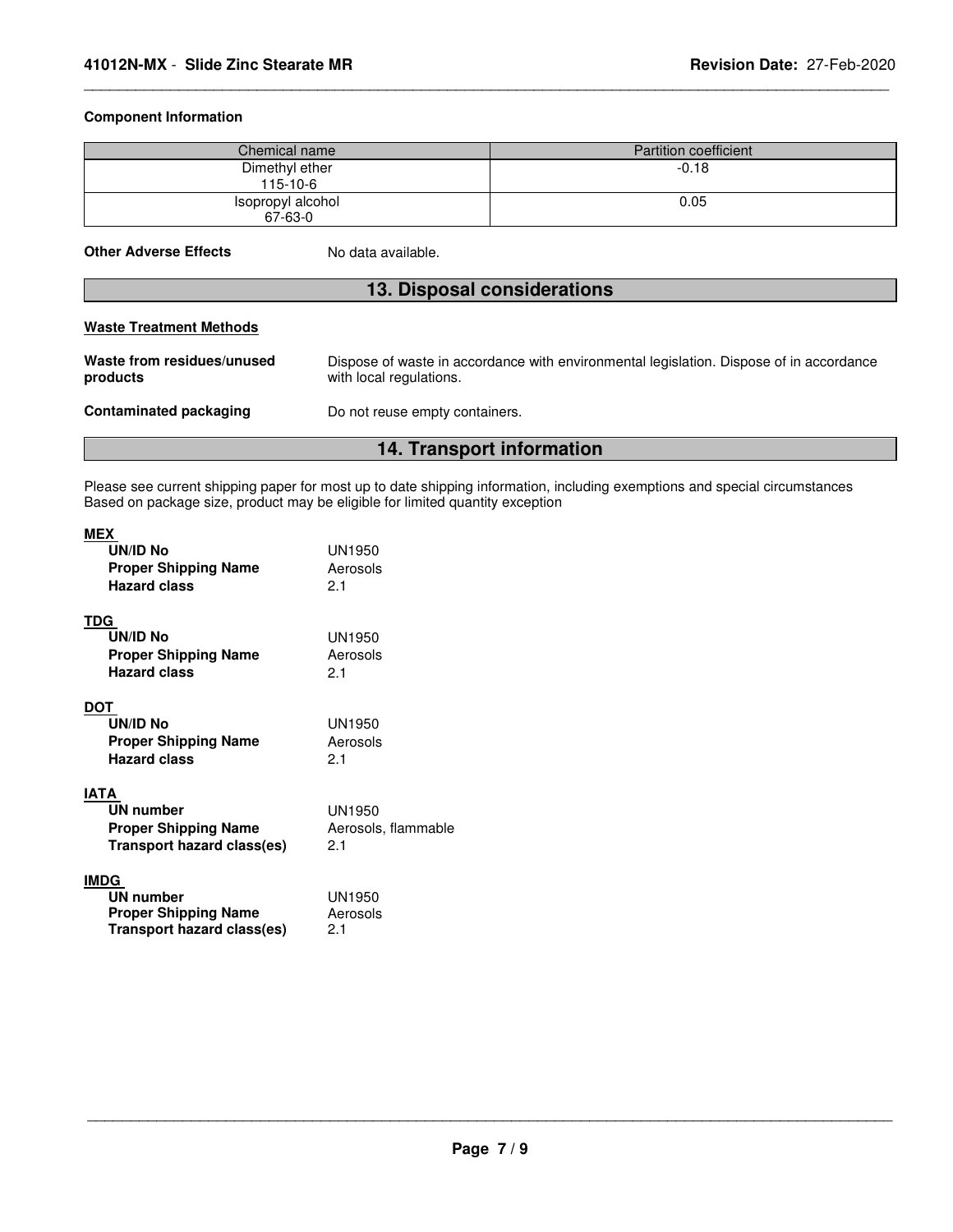### **15. Regulatory information**

\_\_\_\_\_\_\_\_\_\_\_\_\_\_\_\_\_\_\_\_\_\_\_\_\_\_\_\_\_\_\_\_\_\_\_\_\_\_\_\_\_\_\_\_\_\_\_\_\_\_\_\_\_\_\_\_\_\_\_\_\_\_\_\_\_\_\_\_\_\_\_\_\_\_\_\_\_\_\_\_\_\_\_\_\_\_\_\_\_\_\_\_\_

### **REGULATORY INFORMATION**

#### **International Regulations**

**The Montreal Protocol on Substances that Deplete the Ozone Layer** Not applicable

**The Stockholm Convention on Persistent Organic Pollutants** Not applicable

**The Rotterdam Convention** Not applicable

### **International Inventories**

| <b>Chemical name</b>                                                    | <b>TSCA</b> | <b>DSL/NDS EINECS/</b> | <b>ELINCS</b> | <b>ENCS</b> | <b>IECSC</b> | <b>KECL</b> | <b>PICCS</b> | <b>AICS</b> |
|-------------------------------------------------------------------------|-------------|------------------------|---------------|-------------|--------------|-------------|--------------|-------------|
| Dimethyl ether                                                          |             | х                      |               | Χ           | Χ            |             | Χ            |             |
| 1.1 difluoroethane                                                      |             | X                      |               |             |              |             |              |             |
| Isopropyl alcohol                                                       |             | Χ                      |               |             | x            |             | Χ            |             |
| Zinc stearate/ zinc<br>distearate<br>Fatty acids, C16-18, zinc<br>salts |             |                        |               | Χ           | x            |             | Χ            |             |

#### **Legend:**

**TSCA** - United States Toxic Substances Control Act Section 8(b) Inventory

**DSL/NDSL** - Canadian Domestic Substances List/Non-Domestic Substances List

**EINECS/ELINCS** - European Inventory of Existing Chemical Substances/European List of Notified Chemical Substances

**ENCS** - Japan Existing and New Chemical Substances

**IECSC** - China Inventory of Existing Chemical Substances

**KECL** - Korean Existing and Evaluated Chemical Substances

**PICCS** - Philippines Inventory of Chemicals and Chemical Substances

**AICS** - Australian Inventory of Chemical Substances

### **16. Other information**

| <b>NFPA</b>                                                                                                                                                                                                                                                                                                                                                                                                                                                                                                                                                                                                                                             | <b>Health hazards Not</b><br>determined                                   | <b>Flammability Not</b><br>determined | <b>Instability Not</b><br>determined      | <b>Physical and chemical</b><br><b>properties</b> Not<br>determined |  |  |
|---------------------------------------------------------------------------------------------------------------------------------------------------------------------------------------------------------------------------------------------------------------------------------------------------------------------------------------------------------------------------------------------------------------------------------------------------------------------------------------------------------------------------------------------------------------------------------------------------------------------------------------------------------|---------------------------------------------------------------------------|---------------------------------------|-------------------------------------------|---------------------------------------------------------------------|--|--|
| <b>HMIS</b>                                                                                                                                                                                                                                                                                                                                                                                                                                                                                                                                                                                                                                             | <b>Health hazards Not</b><br>determined                                   | <b>Flammability Not</b><br>determined | <b>Physical hazards Not</b><br>determined | <b>Personal protection Not</b><br>determined                        |  |  |
|                                                                                                                                                                                                                                                                                                                                                                                                                                                                                                                                                                                                                                                         | Key or legend to abbreviations and acronyms used in the safety data sheet |                                       |                                           |                                                                     |  |  |
| Legend Section 8: EXPOSURE CONTROLS/PERSONAL PROTECTION<br>TWA<br>TWA (time-weighted average)<br>STEL (Short Term Exposure Limit)<br>STEL<br>Maximum limit value<br>Skin designation<br>Ceiling                                                                                                                                                                                                                                                                                                                                                                                                                                                         |                                                                           |                                       |                                           |                                                                     |  |  |
| Key literature references and sources for data used to compile the SDS<br>Agency for Toxic Substances and Disease Registry (ATSDR)<br>U.S. Environmental Protection Agency ChemView Database<br>European Food Safety Authority (EFSA)<br>EPA (Environmental Protection Agency)<br>Acute Exposure Guideline Level(s) (AEGL(s))<br>U.S. Environmental Protection Agency Federal Insecticide, Fungicide, and Rodenticide Act<br>U.S. Environmental Protection Agency High Production Volume Chemicals<br>Food Research Journal<br>Hazardous Substance Database<br>International Uniform Chemical Information Database (IUCLID)<br>Japan GHS Classification |                                                                           |                                       |                                           |                                                                     |  |  |